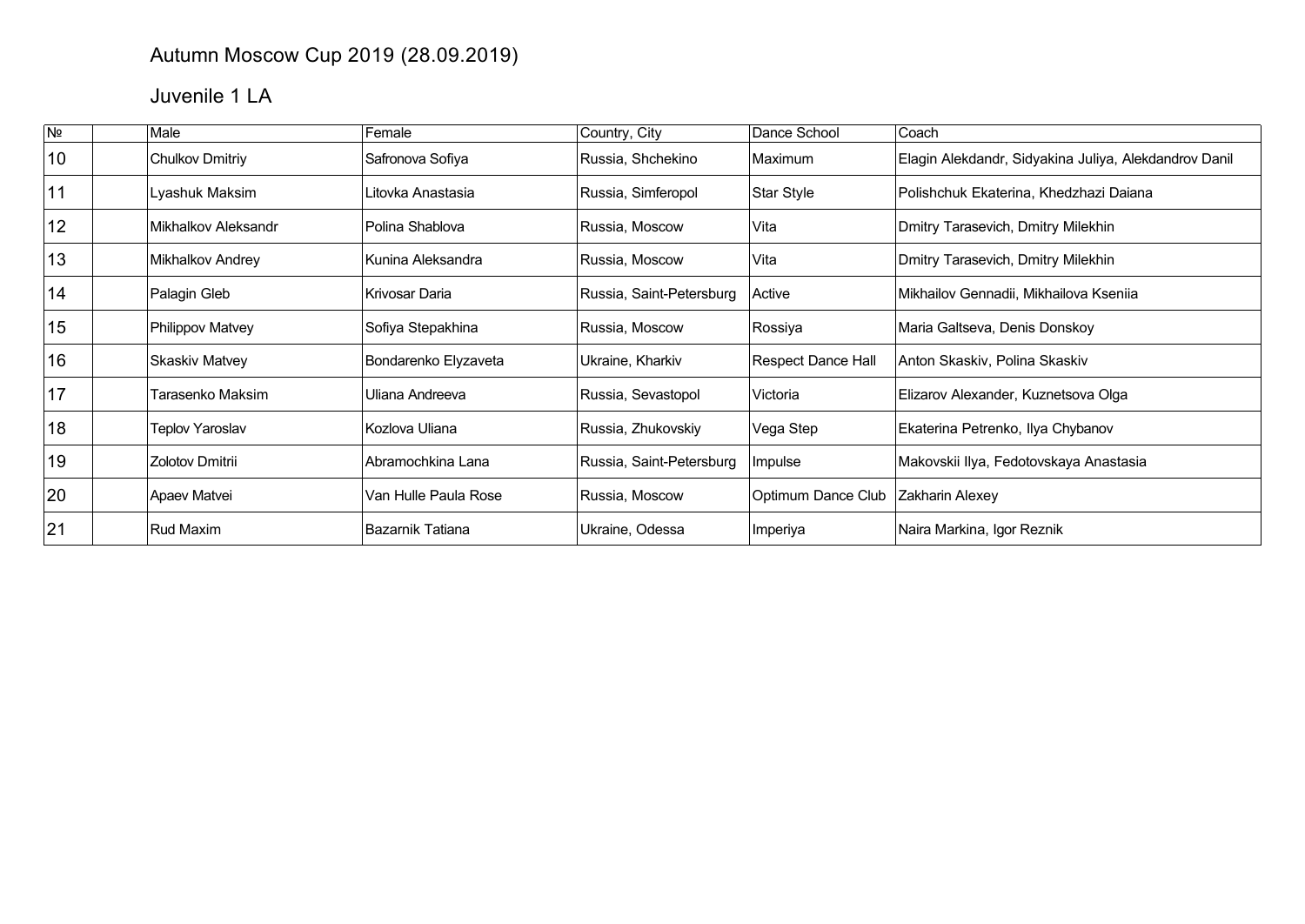| competition:  | Autumn Moscow Cup 2019 |                       |                        |
|---------------|------------------------|-----------------------|------------------------|
| date:         | 28.09.2019             |                       |                        |
| place:        | CSKA, Igrovoy          |                       |                        |
| category:     | Juvenile 1 LA          |                       |                        |
| adjudicators: | 1. Aidaev Ruslan       | 6. Elizarov Denis     | 11. Syzrantsev Dmitrii |
|               | 2. Anton Skazkiv       | 7. Fedoruk Mikhail    | 12. Tatyana Kuzmenko   |
|               | 3. Buschik Andrei      | 8. Hannes Emrich      | 13. Vasilieva Oxana    |
|               | 4. Chesnokova Yulia    | 9. Kudinov Oleg       |                        |
|               | 5. Danny Zhao          | 10. Molkin Vyacheslav |                        |
|               | Semifinal              |                       |                        |

- 7. Fedoruk Mikhail 12. Tatyana Kuzmenko 8. Hannes Emrich 13. Vasilieva Oxana 9. Kudinov Oleg 10. Molkin Vyacheslav
	-
	-
	-

| Nº |                                     | Place | Summ |  | ∪C |  |  |  |  |  |  |  |  |  |  |  |  |  |  |  |  |
|----|-------------------------------------|-------|------|--|----|--|--|--|--|--|--|--|--|--|--|--|--|--|--|--|--|
|    | Couple                              |       |      |  |    |  |  |  |  |  |  |  |  |  |  |  |  |  |  |  |  |
| 16 | Skaskiv Matvey-Bondarenko Elyzaveta |       | 52   |  |    |  |  |  |  |  |  |  |  |  |  |  |  |  |  |  |  |
| 21 | Rud Maxim-Bazarnik Tatiana          | ി     | 48   |  |    |  |  |  |  |  |  |  |  |  |  |  |  |  |  |  |  |
|    | Chulkov Dmitriy-Safronova Sofiya    | $3-4$ | 38   |  |    |  |  |  |  |  |  |  |  |  |  |  |  |  |  |  |  |
|    | Teplov Yaroslav-Kozlova Uliana      | $3-4$ | 38   |  |    |  |  |  |  |  |  |  |  |  |  |  |  |  |  |  |  |
|    | Lyashuk Maksim-Litovka Anastasia    | h     | 30   |  |    |  |  |  |  |  |  |  |  |  |  |  |  |  |  |  |  |
|    | Palagin Gleb-Krivosar Daria         | 6     | 24   |  |    |  |  |  |  |  |  |  |  |  |  |  |  |  |  |  |  |
|    |                                     |       |      |  |    |  |  |  |  |  |  |  |  |  |  |  |  |  |  |  |  |
|    | Mikhalkov Aleksandr-Polina Shablova | $7-8$ | 21   |  |    |  |  |  |  |  |  |  |  |  |  |  |  |  |  |  |  |
|    | Tarasenko Maksim-Uliana Andreeva    | $7-8$ | 21   |  |    |  |  |  |  |  |  |  |  |  |  |  |  |  |  |  |  |
| 15 | Philippov Matvey-Sofiya Stepakhina  | 9     | 15   |  |    |  |  |  |  |  |  |  |  |  |  |  |  |  |  |  |  |
|    | Mikhalkov Andrey-Kunina Aleksandra  | 10    | 13   |  |    |  |  |  |  |  |  |  |  |  |  |  |  |  |  |  |  |
| 19 | Zolotov Dmitrii-Abramochkina Lana   |       |      |  |    |  |  |  |  |  |  |  |  |  |  |  |  |  |  |  |  |
| 20 | Apaev Matvei-Van Hulle Paula Rose   | 12    |      |  |    |  |  |  |  |  |  |  |  |  |  |  |  |  |  |  |  |

Chairman: Rudkovskaya Victoria

Vice-Chairman: Afanasieva Svetlana

Organizer: Ryupin Sergey Danny Molecules of Danny Molecules and Danmy Molecules of Australian Quickstep Q Zhao V

Scrutineer: Suchkov Vladimir